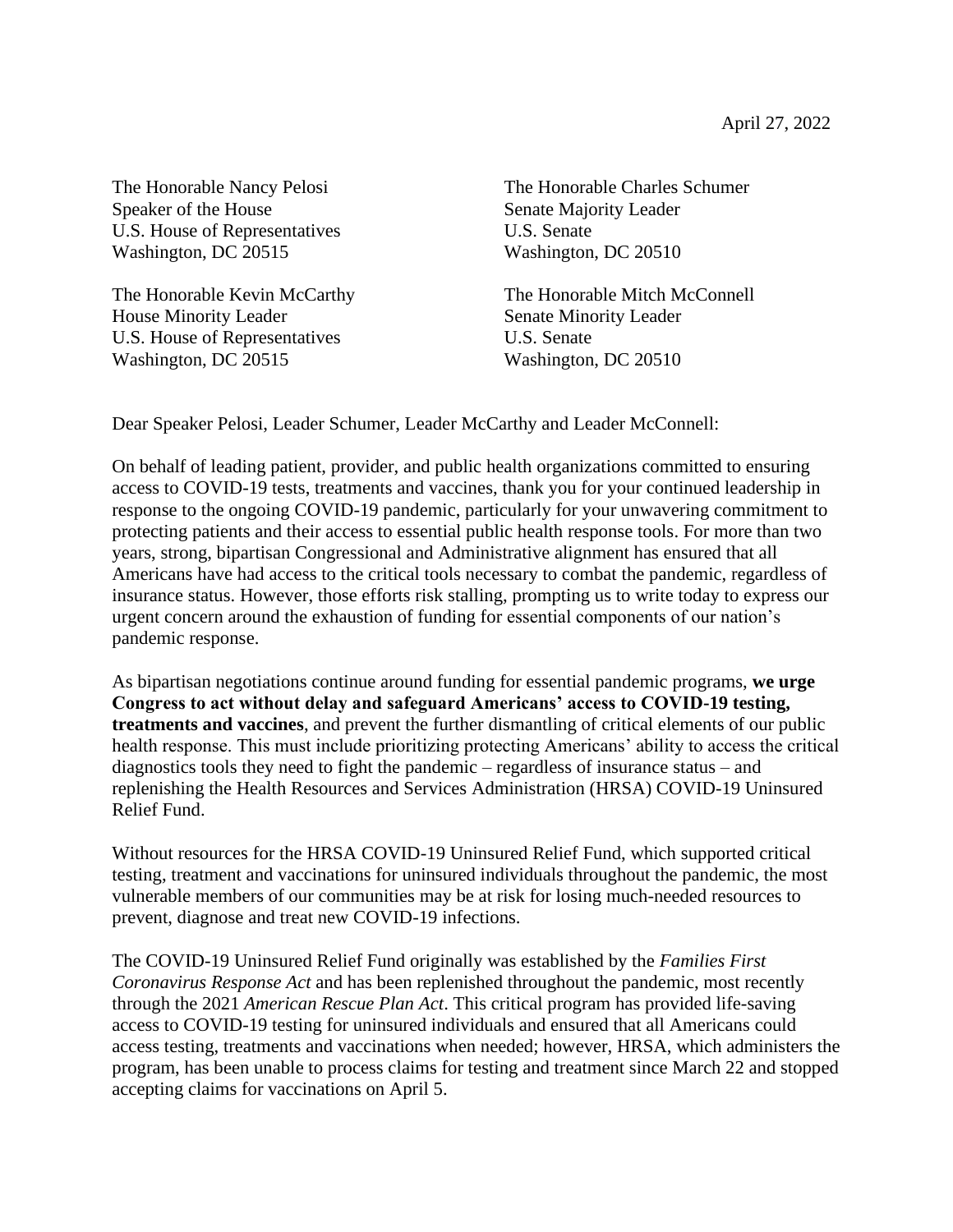The COVID-19 Uninsured Relief Fund ensures access to needed services without cost-sharing – as Congress has long promised – and without it, many of our nation's most vulnerable communities may lose access to testing, treatments and vaccinations, placing themselves and others at risk of infection. What's more, without assurances to replenish funding, providers across the country are left without recourse to handle the influx of demand from uninsured Americans, forcing them to make decisions about the long-term sustainability of providing COVID-19 tests and services.

As we continue into the next phase of the pandemic, we must preserve the public health tools that have proven to be effective and protect Americans' access to the services they've relied on throughout this public health crisis. Broad access to pandemic-response tools without costsharing has been a cornerstone of our national strategy, and we must not prematurely roll-back these essential services. We must remain vigilant about a new national wave of infections and fortify response efforts that Americans have come to rely on. Replenishing the COVID-19 Uninsured Relief Fund is essential to upholding critical public health efforts and to fulfilling Congress' promise to provide access to testing, treatment and vaccinations without cost-sharing.

Our organizations strongly urge Congress to support the Administration's request to fund all aspects of our national pandemic response immediately and not prematurely dismantle these critical elements.

Sincerely,

Academy of Managed Care Pharmacy Addario Lung Cancer Medical Institute AdvaMedDx AIDS Action Baltimore Alliance for Aging Research Alliance for Pharmacy Compounding American Academy of Family Physicians American Ambulance Association American Association of Bioanalysts American Association of Colleges of Pharmacy American Association of Nurse Practitioners American Clinical Laboratory Association American College of Apothecaries American College of Apothecaries Research and Education Foundation American College of Clinical Pharmacy American Lung Association American Pharmacists Association American Public Health Association American Society of Consultant Pharmacists American Society of Health-System Pharmacists Asian & Pacific Island American Health Forum (APIAHF) Association for Molecular Pathology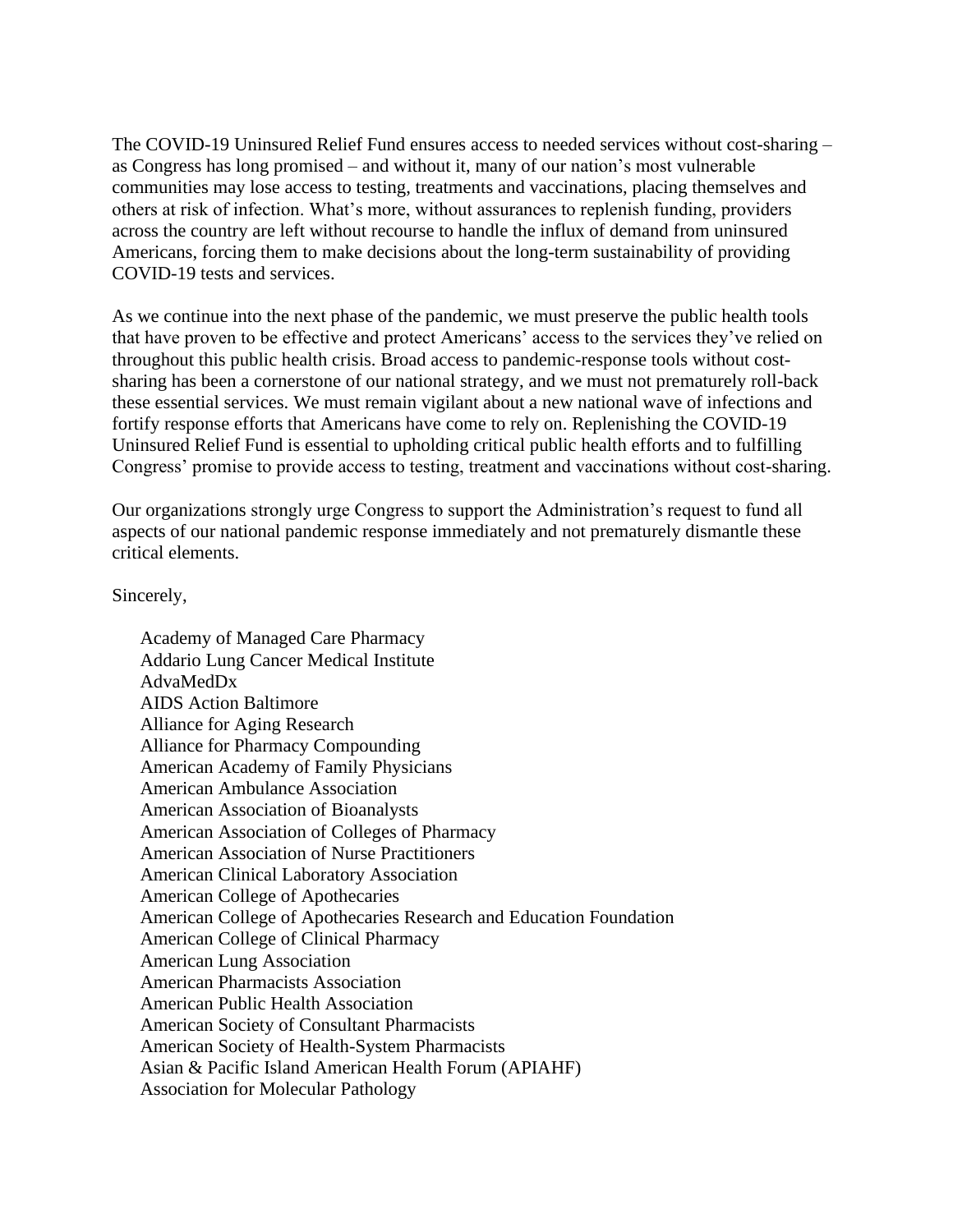Association of American Indian Physicians Association of Asian Pacific Community Health Organizations Association of Public Health Laboratories Big Cities Health Coalition Black Women's Health Imperative California Clinical Laboratory Association Cancer Support Community Coalition of State Rheumatology Organizations Council of State and Territorial Epidemiologists FamiliesUSA FMI – The Food Industry Association Go2foundation for Lung Cancer Healthcare Leadership Council **HealthyWomen** Hematology/Oncology Pharmacy Association Justice in Aging Medical Group Management Association Men's Health Network National Alliance of State Pharmacy Associations National Association for the Support of Long-Term Care National Association of Chain Drug Stores National Association of County and City Health Officials National Association of Counties National Association of Pediatric Nurse Practitioners National Association of Specialty Pharmacy National Community Pharmacists Association National Consumers League National Grocers Association National Health Council National Hispanic Medical Association National Independent Laboratory Association National League for Nursing National Network of Public Health Institutes National Patient Advocate Foundation National Pharmaceutical Association National Rural Health Association New York State Clinical Laboratory Association North Carolina AIDS Action Network Pharmacists Public Health Initiatives Point of Care Testing Association Retail Industry Leaders Association RetireSafe Society for Women's Health Research The AIDS Institute Trust for America's Health